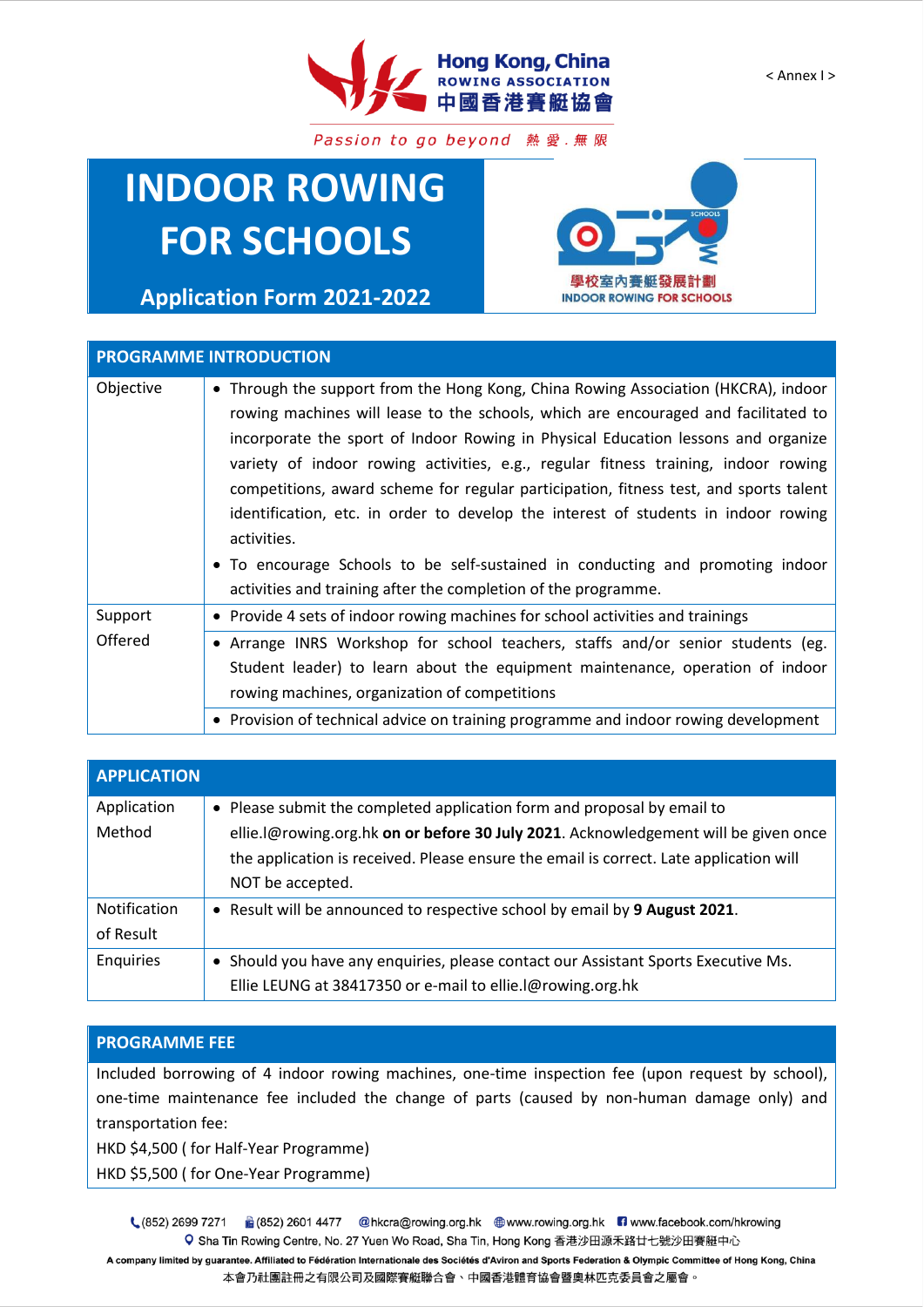

## **Indoor Rowing for Schools 2021-2022**

## **Reply Slip**

\*\*Please put a "<sup>/"</sup>in the appropriate box and attach separate sheets if the space provided is *insufficient.*

| Please select from the below plan: |                                                                                |  |
|------------------------------------|--------------------------------------------------------------------------------|--|
|                                    | A: $1^{st}$ September 2021 – 28 <sup>th</sup> February 2022 (Fee: HKD \$4,500) |  |
|                                    | B: $1^{st}$ March 2022 – $31^{st}$ July 2022 (Fee: HKD \$4,500)                |  |
|                                    | C: $1^{st}$ September 2021 – 31st July 2022 (Fee: HKD \$5,500)                 |  |

1. Information of School

| Name of School: |           |  |
|-----------------|-----------|--|
| Address         | ٠<br>٠    |  |
| Tel No.         | ٠<br>٠    |  |
| Fax No.         | $\bullet$ |  |

2. Contact person

| Contact person(1) | Contac Person(2) |  |
|-------------------|------------------|--|
| Name:             | Name:            |  |
| Position:         | Position:        |  |
| Mobile No.:       | Mobile No.:      |  |
| $E$ -mail:        | $E$ -mail:       |  |

- 3. Does your school have qualified rowing coach or Indoor Rowing Instructor (IRI) registered under to HKCRA to teach the indoor rowing and supervise the activities?
	- $\Box$  Yes, Rowing Coach (Name : \_\_\_\_\_\_\_\_\_\_\_\_\_\_\_\_\_\_\_Year of obtaining : \_\_\_\_\_\_\_\_\_\_\_)
	- ☐ Yes, IRI (Name : \_\_\_\_\_\_\_\_\_\_\_\_\_\_ Year of obtaining : \_\_\_\_\_\_\_\_\_\_)
	- ☐ No

A company limited by guarantee. Affiliated to Fédération Internationale des Sociétés d'Aviron, Sports Federation & Olympic Committee of Hong Kong, China and Hong Kong Water Sports Council. 本會乃社團註冊之有限公司及國際賽艇聯合會、中國香港體育協會暨奧林匹克委員會及香港水上運動議會之屬會。